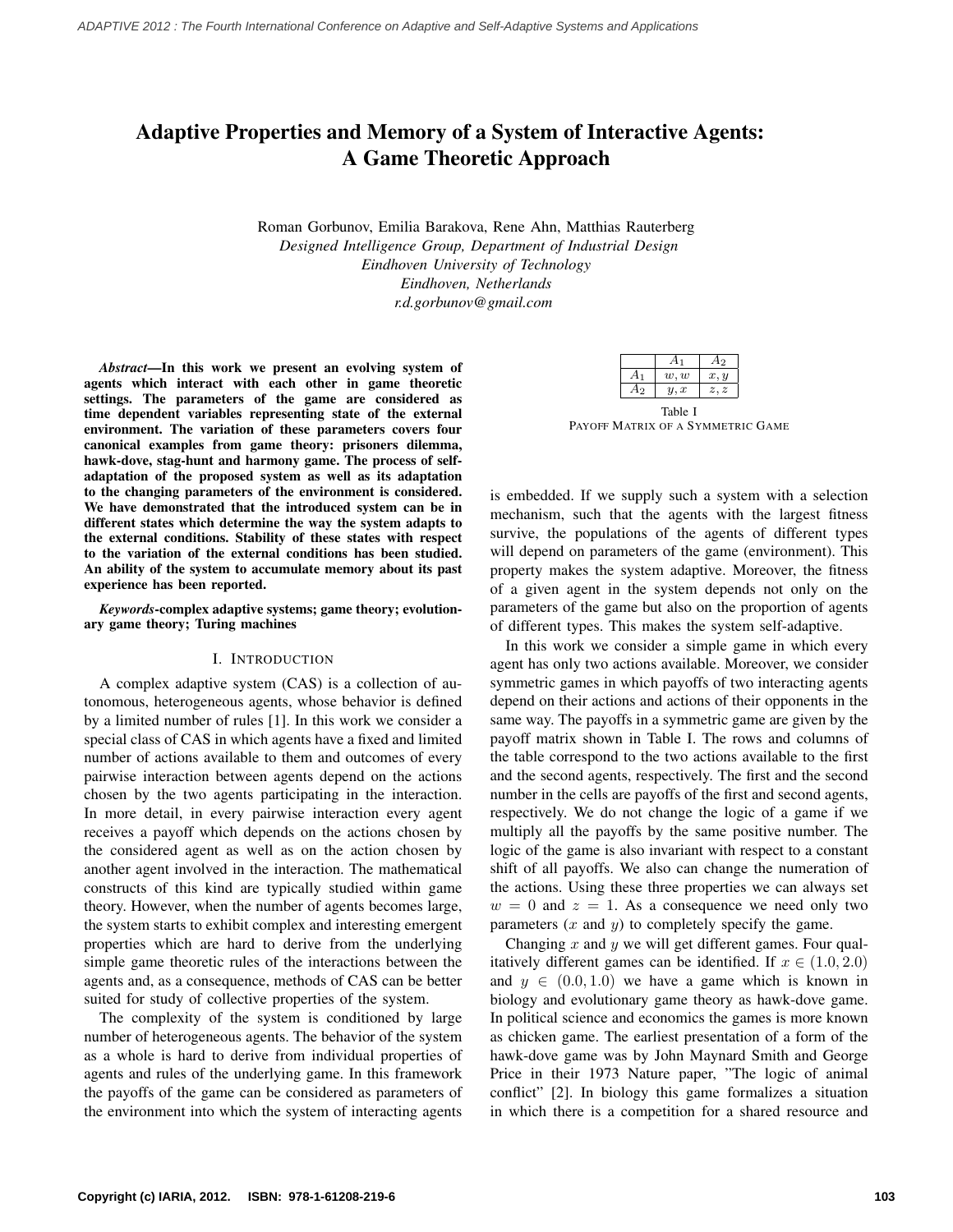

Figure 1. For regions corresponding to four different games

the contestants can choose either conciliation or conflict. Sometimes this game is also referred to as snowdrift game. In game theory this game is known as a canonical model of conflicts between two players and has been the subject of extensive research [3]. The hawk-dove game was also used to compare approaches of CAS and game theory to analysis of systems of interacting agents [1].

If  $x \in (1.0, 2.0)$  and  $y \in (-1.0, 0.0)$  we get the prisoners dilemma game [4], [5] which is known a canonical tool to study cooperative behavior in game theory, politics, economics, sociology and evolutionary biology. Many natural processes have been abstracted into models in which living beings are engaged in repeated games of prisoner's dilemma. In this game agents need to make a choice between two actions which are called "cooperation" and "defection". The main idea behind the prisoner's dilemma game is that the defection is always more beneficial than the cooperation, independently on what strategy is chosen by the opponent. On the other hand, the mutual cooperation of the agents is more beneficial to both players than the mutual defection. Because of these two properties the game faces players with a dilemma between the cooperation and defection. The iterated prisoner's dilemma has been considered as a part of a model that explains how cooperation can arise in the nature as a result of evolution [6]. The tit-for-tat strategy has been reported as the best deterministic strategy for the iterated prisoner dilemma [7] demonstrating that the prisoner's dilemma can be used to explain reciprocity.

If  $x \in (0.0, 1.0)$  and  $y \in (-1.0, 0.0)$  we get the staghunt game which describes a conflict between safety and social cooperation [8]. This game is also known as "assurance game", "coordination game", and "trust dilemma". Several animal behaviors have been described as stag-hunts including coordination of slime molds and hunting practices of orcas.

If  $x \in (0.0, 1.0)$  and  $y \in (0.0, 1.0)$  we get the harmony

game. This game is trivial since it does not induce any dilemma. It is included into consideration for the completeness of the classification.

In the introduced games the agents always have two choices. These choices can be called as cooperation and defection. By definition the mutual cooperation is always more beneficial than the mutual defection.

#### II. METHODS

Additionally to the payoff matrix we need to specify a schema of interaction between agents. There are different ways to organize the interaction between agents. For example, in the so called proposer-responder settings, the first agent, called proposers chooses one of the two actions. The second player, called responder, can see the choice of the proposer and based on that it makes its own choice. After that the choices of the two agents are combined to calculate the payoffs that have to be allocated to the two agents. In our model we take an alternative approach which treats agents in a symmetric way. The two agents make their choices simultaneously. After that their choices are reviled to each other and are used to allocate the payoffs to the agents.

Another important component of the interaction schema is the number of games. If any two agent play with each other only once we have the case of a single stage game or single shot game. Alternatively we could have a case of repeated games. The repeated games can be broadly divided into two classes: finitely and infinitely repeated games. In the case of the finitely repeated games the agents interact with each other a fixed and know number of times. In case of the infinitely repeated games the number of interactions is not fixed. There is a non zero probability, usually fixed and constant, that after the given interaction there will be another interaction. The repeated settings of the game have been shown to be one of the possible mechanisms that can stimulate emergence of cooperative behavior as a result of evolution [9], [10]. In our model we use the settings of the infinitely repeated games. The probability for the next game to happen was set to 0.5.

Additionally to the payoff matrix and the interaction schema we need to specify how agents are paired to interact with each other. One of the options is to assign special location to every agent and let the agent to interact with its neighbors. In this case we get the case of spatial games [11]. The effect of space can have a strong effect on the dynamics of the evolution. In particular agents of certain class can be more successful than other agents because of the fact that they can form spatial clusters in which they mostly interact with the agents of the same kind. This kind of effects supplements the selection of agents by selection of groups of agents and can promote cooperative behavior. In our model we do not consider effects of the spatial locations to focus more on dynamics of relative proportion of different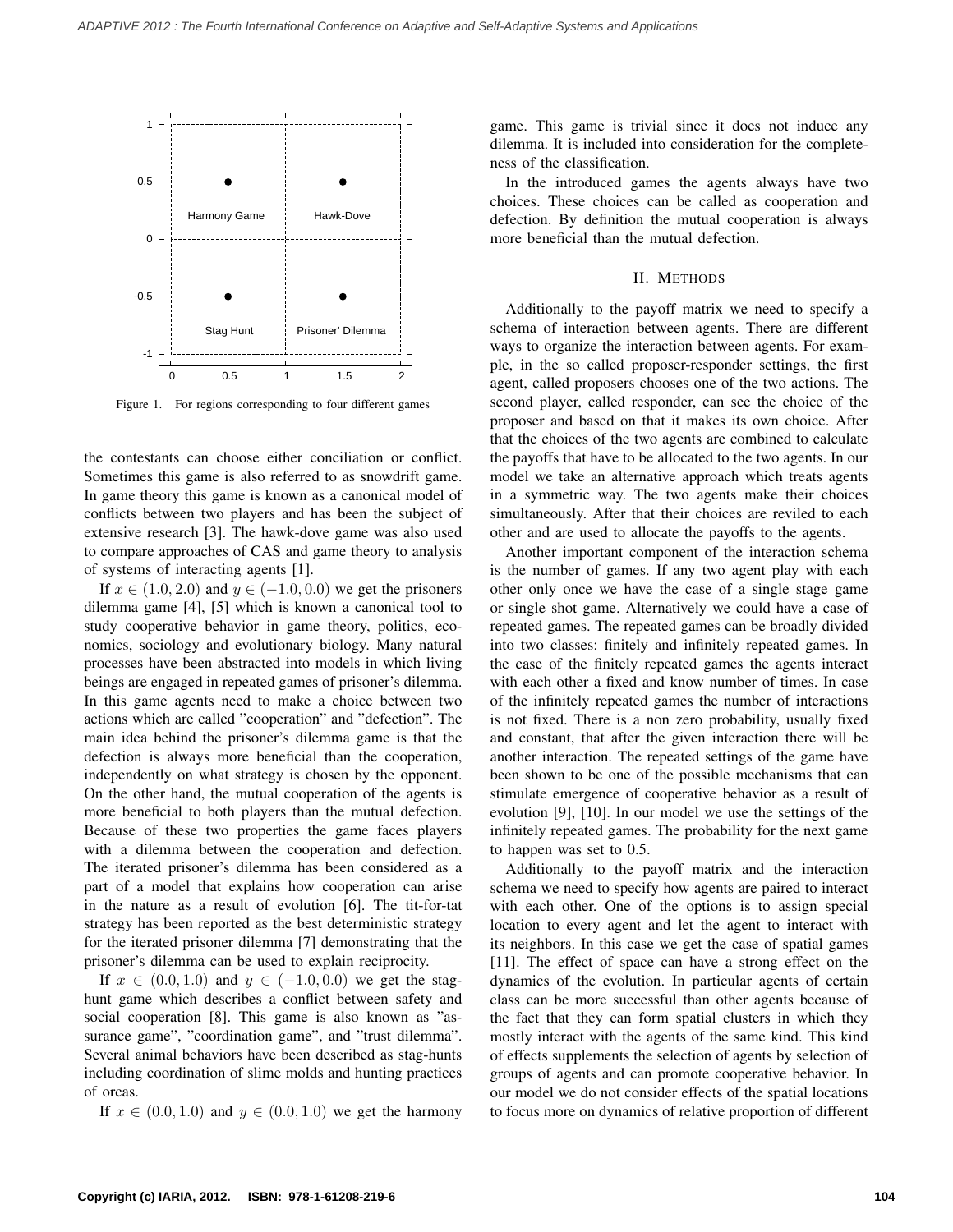types of agent in the population, which exhibits a complex and interesting behavior worth of separate consideration.

The payoff of an agent depends on what agents were involved into the interactions with the given agent as well as how many games were played with every opponent. In other words the fitness of a given agent is a stochastic property. In the presented model we calculate the average fitness of every agent in the given population of the agents. This assumes that every agent lives long enough to have many rounds of interactions with any other agent. In mathematical terms the fitness of agent  $i$  is given by the following equation.

$$
f_i = \sum_{j=1}^{n} \nu_j \sum_{k=1}^{\infty} \mu_k \cdot p_{i,j} (k), \qquad (1)
$$

where the first summation is over all kinds of agents in the population,  $\nu_i$  is the portion of agents j in the population. The second sum is over the number of interaction in a single round of interactions between the agents i and j. The  $\mu_k$  is the probability that there will be  $k$  interactions in one round of interactions and  $p_{i,j}(k)$  is the payoff of agent i while interacting with agent  $j$  in  $k$  games.

To start the evolution of the system we need to specify initial relative fractions of agents of different kinds. After that we calculate the average fitness of agents of different kinds using the above given equation (1). Different kinds of agents have different fitness depending on the parameters of the environment (payoff matrix of the game) and portions of the agents of other types. In other words the agents of the same kind can have different fitness in the same game depending on the frequencies of agents of other kind in the population. In this sense the evolutionary process makes the system of agents not only adaptive to the external conditions but also self-adaptive.

On every step of the evolutionary dynamics we calculate average payoff for all kinds of agents in the population. These payoffs determine the changes of the relative proportions of the agents. The proportion of those agents which get a high payoff increases while the proportion of the lowpayoff agents decreases. The standard equation giving the changes of the proportions of the agents of different types as a function of their payoffs and proportions of agents of other types is called replicator equation and has the following form:

$$
\frac{d\nu_i}{dt} = \nu_i \cdot [f_i(\nu_1, \dots, \nu_n) - f(\nu_1, \dots, \nu_n)], \qquad (2)
$$

where  $f$  is the average payoff in the population:

$$
f(\nu_1, ..., \nu_n) = \sum_{i=1}^n \nu_i \cdot f_i(\nu_1, ..., \nu_n)
$$
 (3)

According to this equation the proportion of agents whose payoff is larger than the average one will increase. The growth of a population of agents of a given type is proportional not only on the relative payoff of these agents but also to the current relative size of their population.

The average payoff of the agents grows with the probability of next game in the repeated games settings since the average number of games increases. As a consequence the system will evolve faster if average number of games is larger. To make the average speed of evolution insensitive to the probability of next game we have used a modified version of the replicator equation:

$$
\frac{d\nu_i}{dt} = s\nu_i \cdot \frac{f_i(\nu_1, \dots, \nu_n)}{\max(f_1, \dots, f_n) - \min(f_1, \dots, f_n)} \tag{4}
$$

According to the modified version of the replicator equation the growth of a subpopulation of agents of a given type depends on the position of their average payoff relative to the maximal and minimal payoffs in the whole population. In front of the right part of the equation we have added a parameter s which can be considered as a time step for the numerical simulation of the evolution. It can be set to a value smaller than 1 to make evolution slower and smoother. In our calculations we use  $s = 0.4$ .

# III. RESULTS

# *A. Evolution with Two Types of Agents*

In case of a population consisting of only two types of agents, four qualitatively different kinds of evolutions are possible depending on how payoffs of the agents depend on the portions of the two subpopulations in the whole population. If the average payoff of agent  $i$  while interacting with agent j is  $p_{ij}$  then payoff of the agent i in the population is equal to:

$$
p_i = \nu \cdot p_{i1} + (1 - \nu) \cdot p_{i2}, \tag{5}
$$

where i can be 1 or 2 and  $\nu$  is the proportion of the first agent in the population. In the Figure 2 we have shown four qualitatively different relations between the payoffs of the agents of the first and second type. In the case of divergence (left top tab) agents of a given type have larger payoffs if their portion is large enough. In this case their portion increases and the agents of another type are completely eliminated from the system. In the case of convergence (right top tab) the agents of a given type have larger payoff than those of the agents of another type if their portion is small enough. As a consequence the portion of those agents which have a larger payoff increases until the convergence points at which both agents get the same payoffs. At this point agents of two types coexist. Another case is absolute domination. This situation happens when one of the two types of agents has larger payoff than another type agents independently on the portion of the agents in the populations. On the left bottom tab we have a case in which agents of the first type absolutely dominate the agents of the second type. In this case the agents of the second type always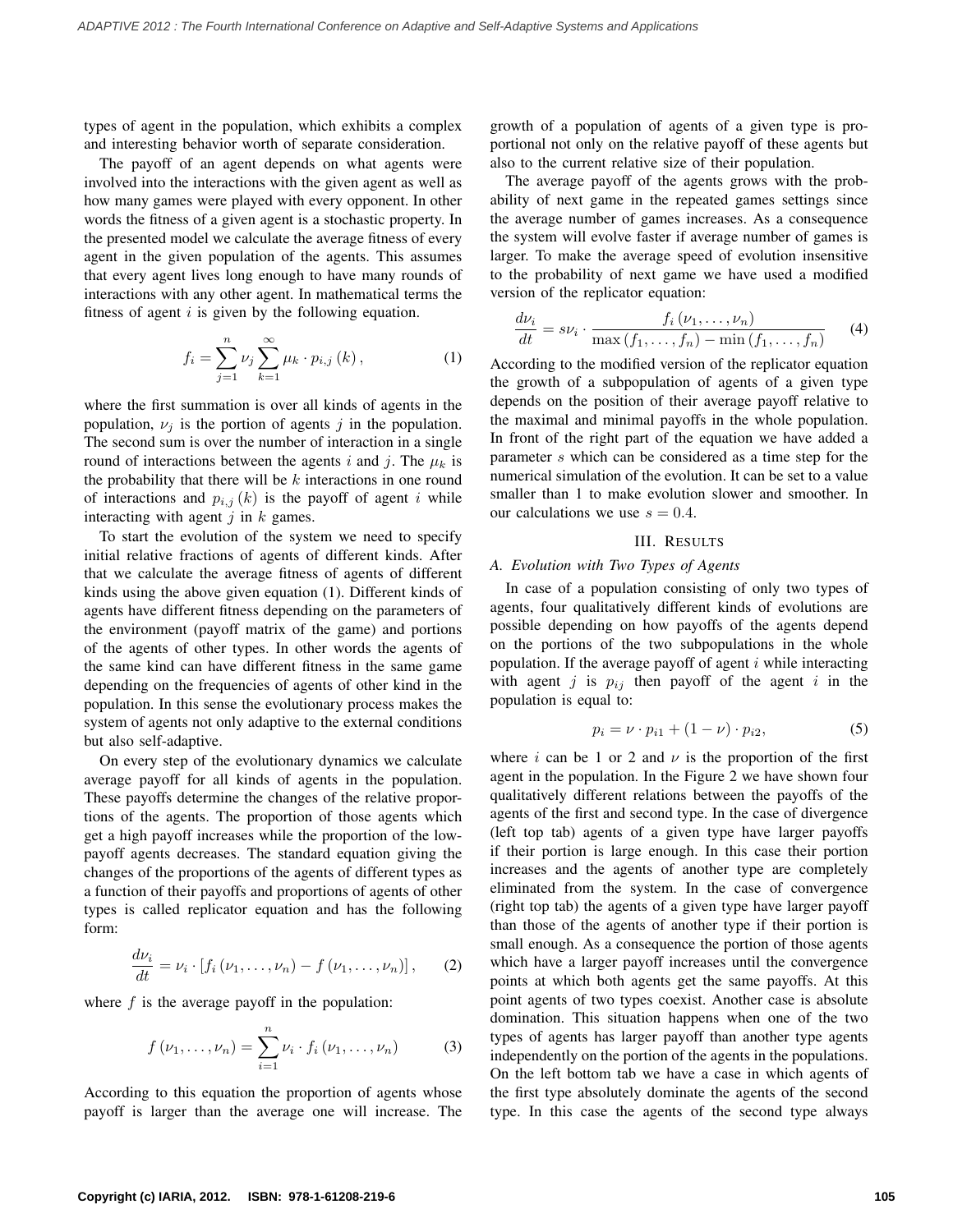

Figure 2. Schematic representation of four possible scenarios of evolution for a system consisting of two kinds of agents. The x-axis is the portion of the agents of the first kind in the population. The red solid and black dashed lines are payoffs of the agents of the first and second kind, respectively.

became extinct. Finally we can have a case when two agents always have the same payoff (see the right bottom tab). In this case the proportions of agents either do not change or exhibit a random walk (depending on the model used for the evolutionary process).

In the prisoners dilemma game defective strategy always dominates the cooperative one since defection is always more beneficial independently on the strategy chosen by the opponent. In contrast, in the harmony game cooperation always dominates defection because the cooperation is more beneficial choice independently on the choice of the opponent. In the hawk-dove game it is beneficial to choose the action which differs from the action chosen by the opponent. This leads to the convergence case. It is more beneficial to be a hawk in a population in which the doves are in the vast majority. If the vast majority of population is hawks, it is more beneficial to be a dove. In the case of the stag-hunt game we have the divergence case. If agents of a certain type are in vast majority, the portion of the agents of another type will decrease and they will become extinct.

# *B. Evolution with Eight 1-State Agents*

We have considered agents which always choose the same action: defection or cooperation. We can generalize agents if we make their choice dependent on the previous action of the opponent. To define such an agent we need to specify how it should respond on the previous defection or cooperation of its opponent. Moreover, when the agents make the first move in the sequence of the interactions no previous move of the opponent is available. So, we have also to specify what should be the first move of the agent. There are only 8 types of agent of this kind: ccc, ccd, cdc, cdd, dcc, dcd, ddc, and ddd. In our notation the first letter (c or d) denotes the action of the agent in the first move (cooperation and defection, respectively). The second and third letters denote the reaction of the agent on the cooperative and defective moves of the opponent in the previous game, respectively.

For 4 different games we have run evolution more that 8200 times starting from random proportions for the 8 different types of agents. In more detail, for every type of the agent we have generated a random number using a uniform distribution between 0 and 1. These numbers were normalized such that their sum is equal to 1. We used these numbers as initial proportions of the agents of different kinds.

We have found out that in the case of the prisoners dilemma the evolutions converged to one of the two states. The average payoffs of the agents in the two states are 0 and 2. The first state has been observed in 99.94% of cases and the second state has been observed in the rest of the cases. The observed states can also be distinguished by the proportions of the agents of different types.

In the case of the hawk-dove game also two convergence points have been identified. In the first and the second state the average payoff of the agents was equal to 1.15 and 1.93, respectively. The first state has been observed in 88.7% of cases.

In the case of the harmony game only one final state of the evolution has been identified. The average payoff of the agents in this state is equal to 2.

In the case of the stag-hunt game 5 different final states have been identified. The average payoffs of the agents in these states are: 0.00, 0.66, 1.00, 1.33 and 2.00. The frequencies of theses state are 10.47%, 6.70%, 17.66%, 0.35% and 64.82%, respectively.

#### *C. Dynamics of Average Fitness*

It is interesting to consider ability of the system, as a whole, to adapt to the external environment (rules of the game) and extract as much as possible from the environment (in terms of the average payoff of the agents). In other words, the system, as a whole, gets some payoff depending on how the agents (parts of the system) interact with each other and what are the relative portions different types of agents in the system. The system has a mechanism of changing its state (proportion of different kinds of agents) depending on the condition of the external environment. The question that we want to answer is if this mechanism gives the system an ability to adapt positively to the environment and benefit from its conditions.

As a result of the evolution the agents with low fitness become extinct. Does it mean that the average fitness of agents will increase over time as it is prescribed by the Fishers fundamental theorem of natural selection? In many cases the answer is negative. The classical example of the situation when natural selection constantly reduces the average fitness of the population is given by the system in which agents play with each other a single-shot Prisoners dilemma. In this case a population of only cooperators has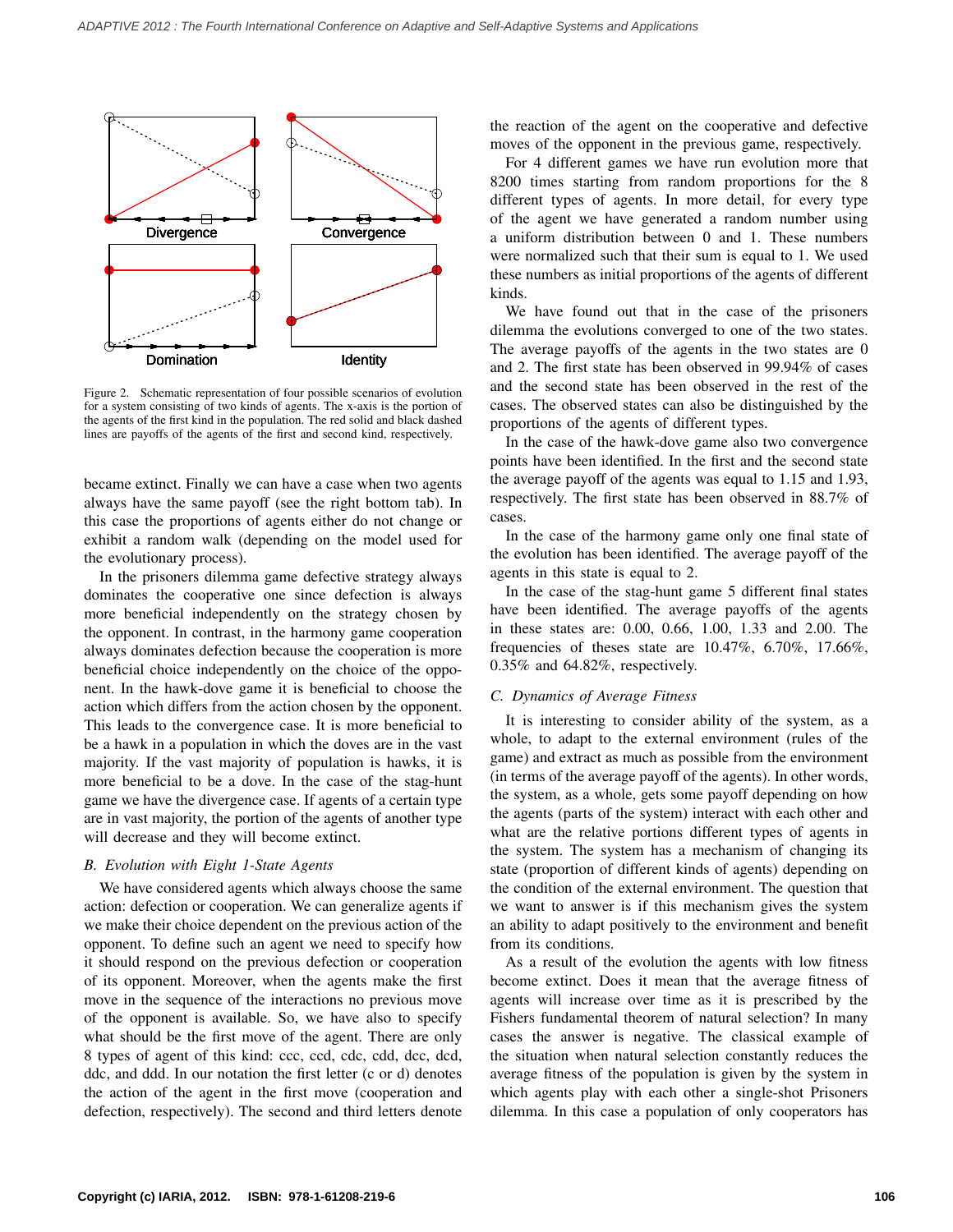the highest average fitness, whereas a population of only defectors has the lowest. However, on the individual level, defection is always more beneficial than cooperation and, as a consequence, selections act to increase the relative portion of defectors. After some time, cooperators vanish from the population completely.

This example clearly demonstrate that the system is not always able to adapt positively to the conditions of the environment. However, as we have demonstrated earlier, if we enrich the system by more complex agents, it can exhibit properties of a positive adaptation. For example, in the case of the prisoners dilemma we have found a state in which the average payoff of agents in the system was equal to maximal one. However, this state was very rare. It has been reached only in 0.06% of cases, if we stared the evolution from random populations of agents of different kinds.

# *D. Stability of Adaptive Properties*

The next question that we wanted to answer is how stable is the state in which the system is able to adapt positively to the priosner's dilemma conditions. To answer this question we started from the higher-payoff state of the prisoners dilemma and have performed a series of jumps to the conditions corresponding to the other types of games. Two sequences of conditions have been considered. The first sequence was: stag-hunt, hawk dove, prisoners dilemma. The second sequence was: hawk dove, stag-hunt, prisoners dilemma. In more detail, first we performed 700 hundreds steps of the evolution under the stag-hunt conditions. This number of steps was sufficient to reach a convergence. After that another 700 hundreds steps of evolution have been performed under the hawk-dove conditions. And finally we performed another 700 steps of evolution in the prisoners dilemma settings to check if the system is able to go back to the original higher-payoff state. In other words, we wanted to find out if evolution under other conditions destroys the ability of the system to adapt positively to the prisoners dilemma settings. To make the test even harder, we have performed a small randomization of the populations between the switching of the conditions of the external environment. The randomization was also performed to include into the evolutionary process under new conditions those types of agents which became completely extinct under the previous phase of the evolution. This test has shown that in 100 out of 100 cases the system was able to keep the ability to adapt positively to the prisoners dilemma. In other words, in spite on the fact that evolution under stag-hunt and hawk-dove conditions as well as the randomization changed the initial proportions of the agents the final evolution of the system, under the prisoners dilemma settings, was always able to converge to the higher-payoff state. Moreover, we found out that the ability to adapt positively to the prisoners dilemma conditions leads to the ability to adapt positively to the staghunt and hawk-dove conditions. In the stag-hunt and hawk-



Figure 3. Examples of positive and negative adaptation of the system while changing conditions of the environment

dove cases the evolution of the system converged to the highest-payoff state. An example of the positive adaptation is shown in the Figure 3. The red and black dots give an example of a positive and negative adaptation, respectively. The green lines show the allowed average payoffs in the converged state of the corresponding conditions. The test with the changed order of the stag-hunt and hawk-dove games leads us to the same conclusions as in the previous case.

Another interesting property of the considered system is that evolution of the system under new conditions does not completely destroy memory of the system about previous conditions of the evolution. This property can be proven in the following way. If we start from the populations corresponding to the higher-payoff state of the prisoners dilemma and evolve the system in the stag-hunt conditions until the convergence we will end up in the highest-payoff state. If we then evolve this system in the prisoners dilemma settings we will always converge back to the original higherpayoff state of the prisoners dilemma. We have observed this behavior in 100 cases out of 100. In contrast, if start from the random populations and evolve the system in the stag-hunt conditions in some cases we will converge to the higherpayoff state. Then, if we start from the higher-payoff state obtained in this way and start the evolution in the prisoners dilemma settings, we will converge to the higher-payoff state of the prisoners dilemma only in about half of the cases (48 cases out of 100 in our experiment). Thus we can say that the probability that evolution under the prisoners dilemma conditions will converge to the higher-payoff state depends not only on from what state we started the evolution (in our case the higher-payoff state of the stag-hunt conditions) but also on how the initial state was obtained. Despite the fact that in both cases we started the evolution from the higherpayoff state of the stag-hunt conditions, the system had much